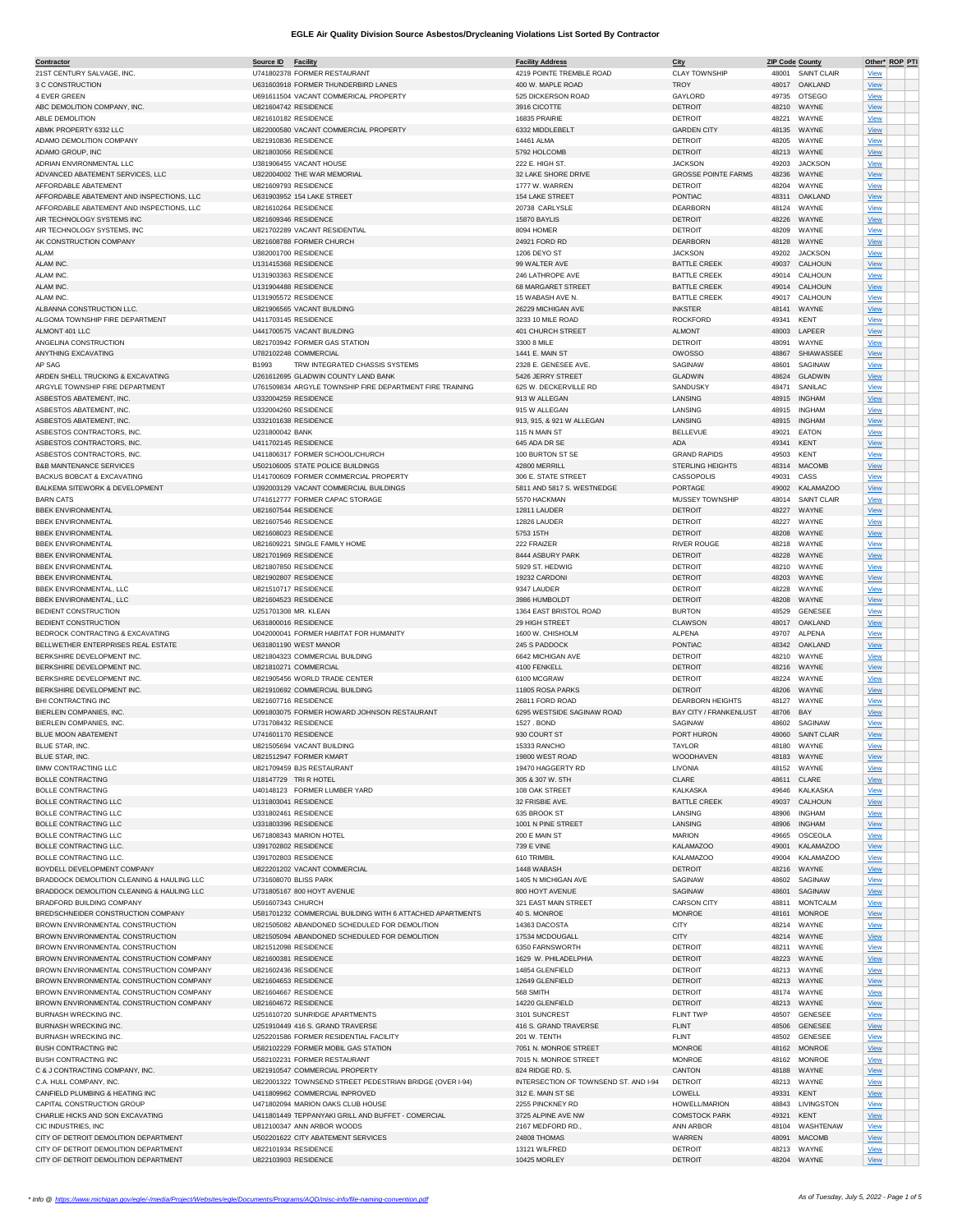| Contractor                                             | Source ID          | <b>Facility</b>                                  | <b>Facility Address</b>            | City                 | <b>ZIP Code County</b> |                    |             | Other* ROP PTI |
|--------------------------------------------------------|--------------------|--------------------------------------------------|------------------------------------|----------------------|------------------------|--------------------|-------------|----------------|
| CITY OF DETROIT DEMOLITION DEPARTMENT                  |                    | U822104244 RESIDENCE                             | 9562 PRAIRIE                       | <b>DETROIT</b>       |                        | 48204 WAYNE        | <b>View</b> |                |
| CITY OF DETROIT DEMOLITION DEPARTMENT                  |                    | U822105301 RESIDENCE                             | 2294 GLENDALE                      | <b>DETROIT</b>       | 48238                  | WAYNE              | View        |                |
| CITY OF DETROIT HOUSING AND REVITALIZATION DEPARTM     |                    | U821907491 RESIDENCE                             | 15733 LAHSER RD                    | <b>DETROIT</b>       | 48223                  | WAYNE              | View        |                |
| CITY OF DETROIT HOUSING AND REVITALIZATION DEPARTM     |                    | U821909255 RESIDENCE                             | 15356 SORRENTO                     | <b>DETROIT</b>       | 48226                  | WAYNE              | View        |                |
| CITY SERVICES AND SECURITY                             |                    | U82060106 WAYNE COUNTY GENERAL COMPLAINT SOURCE  |                                    | <b>NA</b>            | NA                     | WAYNE              | <b>View</b> |                |
| CJK CONTRACTING LLC                                    |                    | U742103890 VACANT COMMERCIAL                     |                                    |                      |                        | <b>SAINT CLAIR</b> |             |                |
|                                                        |                    |                                                  | 1033 RIVER                         | PORT HURON           | 48060                  |                    | <b>View</b> |                |
| CLEMENT COMPANIES LLC                                  |                    | U821801431 APARTMENT BUILDING                    | 741 SEWARD                         | <b>DETROIT</b>       | 48202                  | WAYNE              | View        |                |
| CNA PROPERTY MANAGEMENT                                |                    | U821509353 APARTMENT BUILDING                    | 21 E. GRAND                        | <b>HIGHLAND PARK</b> | 48203                  | WAYNE              | View        |                |
| COLUMBIA AVENUE PROPERTIES, LLC                        |                    | U822105064 KNACK BUILDING                        | 3343-3347 GRATIOT AVENUE           | <b>DETROIT</b>       | 48207                  | WAYNE              | View        |                |
| CONTOUR COMPANIES                                      |                    | U632002056 VACANT APARTMENT BUILDING             | 16210 W. 9 MILE RD.                | SOUTHFIELD           | 48075                  | OAKLAND            | <b>View</b> |                |
| CONTOUR COMPANIES                                      |                    | U632104247 SOUTHFIELD POLICE BUILDING            | 21500 NORTHWESTERN HIGHWAY         | SOUTHFIELD           | 48075                  | OAKLAND            | <b>View</b> |                |
| CORTIS EXCAVATING & TRENCHING                          |                    | U412000251 VARIOUS BUILDINGS                     | 341 HAYES ST NW                    | <b>COMSTOCK PARK</b> | 49321                  | KENT               | View        |                |
| COURTLAND FIRE DEPARTMENT                              |                    | U412100317 SINGLE STORY HOUSE                    | 6890 15 MILE RD NE                 | <b>CEDAR SPRINGS</b> | 49341                  | <b>KENT</b>        |             |                |
|                                                        |                    |                                                  |                                    |                      |                        |                    | View        |                |
| <b>D&amp;D</b>                                         |                    | U131611869 YINHAI RESTAURANT                     | 1102 WEST MICHIGAN AVE             | MARSHALL             | 49068                  | CALHOUN            | View        |                |
| D & R DEMOLITION CORP                                  |                    | U581607696 SOUTH MONROE ELEMENTARY SCHOOL        | 15488 EASTWOOD                     | <b>MONROE</b>        | 48161                  | <b>MONROE</b>      | <b>View</b> |                |
| DA CONTRACTING LLC                                     |                    | U632001529 FORMER GLENWOOD PLAZA                 | 43 S. GLENWOOD                     | PONTIAC              | 48342                  | OAKLAND            | <b>View</b> |                |
| DA CONTRACTING LLC                                     |                    | U821803866 COMMERCIAL BUILDING                   | 21840 EUREKA                       | <b>TAYLOR</b>        | 48180                  | WAYNE              | View        |                |
| DALE'S DISPOSAL INC                                    |                    | U501705432 FORMER BALLEW'S BAR & GRILL           | 31490 UTICA ROAD                   | FRASER               | 48026                  | <b>MACOMB</b>      | View        |                |
| <b>DAN ATHEY</b>                                       |                    |                                                  |                                    |                      |                        |                    |             |                |
|                                                        |                    | U261609015 OLD BEAVERTON GEM THEATER             | <b>120 ROSS</b>                    | <b>BEAVERTON</b>     | 48612                  | <b>GLADWIN</b>     | View        |                |
| DAN'S EXCAVATING, INC.                                 |                    | U631802377 PEDESTRIAN BRIDGE                     | M59 BETWEEN TELEGRAPH AND WOODWARD | PONTIAC              | 48342                  | OAKLAND            | <b>View</b> |                |
| DAVE ARIS EXCAVATING                                   |                    | U541603888 CHIPPEWA LAKES COMMUNITY BUILDING     | 10135 19 MILE RD                   | CHIPPEWA LAKES       | 49320                  | <b>MECOSTA</b>     | <b>View</b> |                |
| DAVENPORT BROTHERS CONSTRUCTION                        |                    | U822002320 FORMER LAKEVIEW TAVERN                | 584 MAIN ST.                       | <b>BELLEVILLE</b>    | 48111                  | WAYNE              | View        |                |
| DAVID C. HOFFMAN, INC. AND SONS                        |                    | U822000357 EASTSIDE DETROIT ELDERLY LDHA         | 12801 MACK AVENUE                  | <b>DETROIT</b>       | 48215                  | WAYNE              | View        |                |
| DE EXCAVATING, LLC                                     |                    | U141908825 FORMER PIZZA SHOP                     | 172 MAIN STREET                    |                      |                        | CASS               |             |                |
|                                                        |                    |                                                  |                                    | <b>MARCELLUS</b>     | 49068                  |                    | View        |                |
| DE EXCAVATING, LLC                                     |                    | U382000978 FORMER NURSING HOME                   | 2388 W. MICHIGAN AVE               | <b>JACKSON</b>       | 49202                  | <b>JACKSON</b>     | View        |                |
| DEBUCK CONSTRUCTION                                    | U501801646 UNKNOWN |                                                  | 129 W. LAFEYETTE                   | ROMEO                | 48065                  | <b>MACOMB</b>      | <b>View</b> |                |
| DEBUCK CONSTRUCTION                                    |                    | U502004173 FORMERLY ACES AUTO SALES              | 44809 VANDYKE                      | <b>UTICA</b>         | 48317                  | <b>MACOMB</b>      | View        |                |
| DECATUR-HAMILTON FIRE DEPARTMENT                       |                    | U801603580 BERRYBROOK FARMS / ENTERPRISES        | 28230 ELM STREET                   | <b>DOWAGIAC</b>      | 49047                  | VAN BUREN          | View        |                |
| DECOMMISSIONING SERVICES LLC                           |                    | U821608232 RESIDENCE                             | 1677 MONTEREY                      | <b>DETROIT</b>       | 48206                  | WAYNE              |             |                |
|                                                        |                    |                                                  |                                    |                      |                        |                    | View        |                |
| DECOMMISSIONING SERVICES LLC                           |                    | U821900721 RESIDENCE                             | 18412 PATTON                       | <b>DETROIT</b>       | 48219                  | WAYNE              | <b>View</b> |                |
| DECOMMISSIONING SERVICES, LLC                          |                    | U821808198 RESIDENCE                             | 7727 AUBURN                        | <b>DETROIT</b>       | 48228                  | WAYNE              | <u>View</u> |                |
| DEERPATH EXCAVATING, INC                               |                    | U111905021 FORMER WILEY TV SERVICES              | 1225 PIPESTONE                     | <b>BENTON HARBOR</b> | 49022                  | <b>BERRIEN</b>     | View        |                |
| DELTA TOWNSHIP FIRE DEPT                               |                    | U331513208 FORMER DAYS INN AND BANQUET CENTER    | 7711 WEST SAGINAW HWY              | LANSING              | 48917                  | <b>INGHAM</b>      | View        |                |
| DEMOLITION CONTRACTORS INC                             |                    | U511413759 PERCIPITATOR BLDG                     | 1800 EASTLAKE RD                   | MANISTEE             | 49660                  | <b>MANISTEE</b>    | <b>View</b> |                |
|                                                        |                    |                                                  |                                    |                      |                        |                    |             |                |
| DEMOLITION CONTRACTORS, INC. DBA PITSCH WRECKING, INC. |                    | U161802897 COMMERCIAL                            | 417 & 418 NORTH MAIN               | CHEBOYGAN            | 49721                  | CHEBOYGAN          | View        |                |
| DEN-MAN CONTRACTORS, INC.                              |                    | U821607449 RESIDENCE                             | 12746 TERRY                        | <b>DETROIT</b>       | 48227                  | WAYNE              | <b>View</b> |                |
| <b>DESHANO COMPANIES INC</b>                           |                    | U651411167 AGILITY PHYSICAL THERAPY              | 600 S. BENNETT                     | <b>ROSE CITY</b>     | 48654                  | OGEMAW             | View        |                |
| DETROIT BUILDING AUTHORITY                             |                    | U821805752 RESIDENCE                             | 14444 FLANDERS                     | <b>DETROIT</b>       | 48205                  | WAYNE              | View        |                |
| DETROIT BUILDING AUTHORITY                             |                    | U821903816 RESIDENCE                             | 1623 GRAY                          | <b>DETROIT</b>       | 48226                  | WAYNE              |             |                |
|                                                        |                    |                                                  |                                    |                      |                        |                    | View        |                |
| DETROIT LAND BANK AUTHORITY                            |                    | U821902747 COMMERCIAL                            | 31 WOODLAND ST                     | <b>DETROIT</b>       | 48202                  | WAYNE              | <b>View</b> |                |
| DETROIT LAND BANK AUTHORITY                            |                    | U822103090 RESIDENCE                             | 138 GATES                          | <b>DETROIT</b>       | 48209                  | WAYNE              | <u>View</u> |                |
| DETROIT NEXT, INC.                                     |                    | U822000979 RESIDENCE                             | 5409 VAN COUVER                    | <b>DETROIT</b>       | 48204                  | WAYNE              | View        |                |
| DETROIT NEXT, INC                                      |                    | U822101997 VACANT RESIDENCE                      | 14202 INDIANA                      | <b>DETROIT</b>       | 48238                  | WAYNE              | View        |                |
| DETROIT NEXT, INC.                                     |                    | U822101998 VACANT RESIDENCE                      | 14205 INDIANA                      | <b>DETROIT</b>       | 48238                  | WAYNE              | View        |                |
|                                                        |                    |                                                  |                                    |                      |                        |                    |             |                |
| DEXTER BLOCK                                           |                    | U811802278 COMMERCIAL BUILDING                   | 35 RESEARCH DR                     | ANN ARBOR            | 48103                  | WASHTENAW          | View        |                |
| DIAMOND FLOOR & WATERPROOFING SERVICES                 |                    | U041704783 ALPENA HIGH SCHOOL                    | 3303 S THIRD AVE                   | ALPENA               | 49707                  | ALPENA             | <b>View</b> |                |
| DIRECT CONSTRUCTION SERIVCES, LLC                      |                    | U821709363 VICTORY MOTEL                         | 9340 MICHIGAN                      | <b>DETROIT</b>       | 48210                  | WAYNE              | View        |                |
| DIRECT CONSTRUCTION SERIVCES, LLC                      |                    | U821909928 VACANT RESIDENCE                      | 4908 LIVERNOIS                     | <b>DETROIT</b>       | 48210                  | WAYNE              | View        |                |
| DIRECT CONSTRUCTION SERIVCES, LLC                      |                    | U821909929 VACANT RESIDENCE                      | 4912 LIVERNOIS                     | <b>DETROIT</b>       | 48210                  | WAYNE              | View        |                |
|                                                        |                    |                                                  |                                    |                      |                        |                    |             |                |
| DIRECT CONSTRUCTION SERIVCES, LLC                      |                    | U821909930 VACANT RESIDENCE                      | 4918 LIVERNOIS                     | <b>DETROIT</b>       | 48210                  | WAYNE              | <b>View</b> |                |
| DIRECT CONSTRUCTION SERVICES, LLC                      |                    | U821601754 RESIDENCE                             | 6829 RUTHERFORD                    | <b>DETROIT</b>       | 48228                  | WAYNE              | <u>View</u> |                |
| DIRECT CONSTRUCTION SERVICES, LLC.                     |                    | U821603097 RESIDENCE                             | 19715 HARNED STREET                | <b>DETROIT</b>       | 48234                  | WAYNE              | View        |                |
| DIRECT CONSTRUCTION SERVICES, LLC                      |                    | U821603100 RESIDENCE                             | 19304 HARNED STREET                | <b>DETROIT</b>       | 48234                  | WAYNE              | View        |                |
| DIRECT CONSTRUCTION SERVICES, LLC                      |                    | U821604736 RESIDENCE                             | 19608 MITCHELL                     | <b>DETROIT</b>       | 48234                  | WAYNE              | View        |                |
| DIRECT CONSTRUCTION SERVICES, LLC                      |                    |                                                  |                                    |                      |                        |                    |             |                |
|                                                        |                    | U821801623 COMMERICAL BUILDING                   | 3820 GRAND RIVER                   | <b>DETROIT</b>       | 48208                  | WAYNE              | View        |                |
| DIVERSIFIED EXCAVATING AND SITE UTILITIES              |                    | U822004064 VACANT RESIDENCE                      | 44134 MICHIGAN AVE                 | CANTON               | 48188                  | WAYNE              | <b>View</b> |                |
| DMC CONSULTANTS, INC                                   |                    | U821512723 VACANT HOUSE                          | 612 GLYNN CT ST                    | <b>DETROIT</b>       | 48234                  | WAYNE              | View        |                |
| DMC CONSULTANTS, INC                                   | U822001121 VACANT  |                                                  | 1610-1612 MCKINSTRY ST             | <b>DETROIT</b>       | 48209                  | WAYNE              | View        |                |
| DON HENRY CONSTRUCTION                                 |                    | U781903050 FORMER GIGI'S BANQUET AND CATERING    | 3144 E M-21                        | CORUNNA              | 48817                  | SHIAWASSEE         | View        |                |
| DON HENRY CONSTRUCTION                                 |                    | U782101017 RESTAURANT                            |                                    |                      |                        |                    |             |                |
|                                                        |                    |                                                  | 230 W. MAIN                        | <b>DURAND</b>        |                        | 48429 SHIAWASSEE   | View        |                |
| DORAN EXCAVATING                                       |                    | U632104211 FUTURE PARKING LOTS FOR ADDRESS BELOW | 27799 WOODWARD                     | <b>BERKLEY</b>       |                        | 48072 OAKLAND      | <u>View</u> |                |
| DORE & ASSOCIATES CONTRACTING. INC.                    |                    | U821606526 VACANT STRUCTURE                      | 6622-30 VAN DYKE AVE               | DETROIT              |                        | 48213 WAYNE        | View        |                |
| DUMPSTER DIVERS LLC                                    |                    | U411512555 OAKWOOD MANOR APT.                    | 547 CHERRY                         | <b>GRAND RAPIDS</b>  | 49503                  | KENT               | View        |                |
| E & P SITE WORK, INC                                   |                    | U502001005 MOHAWK PLAZA                          | 2005 E. 8 MILE                     | WARREN               | 48091                  | <b>MACOMB</b>      | View        |                |
| E. T. MACKENZIE COMPANY                                |                    | U631500167 SOUTH LYON GRAIN ELEVATOR             | <b>LAKE STREET</b>                 | SOUTH LYON           | 48178                  | OAKLAND            | View        |                |
| ELITE HOME RENOVATION                                  |                    | U822003560 WAYNE COURT APARTMENTS                | 3525 CASS AVENUE                   | <b>DETROIT</b>       |                        | WAYNE              |             |                |
|                                                        |                    |                                                  |                                    |                      | 48201                  |                    | <b>View</b> |                |
| EMERGENT SERVICES, LLC                                 |                    | U821905727 RESIDENCE                             | 18883 BRINKER                      | <b>DETROIT</b>       | 48234                  | WAYNE              | View        |                |
| EMMET CONTRACTING LLC                                  |                    | U632106824 VACANT COMMERCIAL                     | 150/156 N. CENTER                  | NORTHVILLE           | 48167                  | OAKLAND            | View        |                |
| <b>ENERGY SYSTEMS GROUP</b>                            |                    | U341604265 REFORMATORY POWER PLANT               | 1342 W. MAIN ST.                   | <b>IONIA</b>         | 48846                  | <b>IONIA</b>       | <b>View</b> |                |
| ENVIRONMENTAL MAINTENANCE ENGINEERS, INC.              |                    | U811606419 VACANT RESIDENCE                      | 530 FIRST AVE.                     | YPSILANTI            | 48197                  | WASHTENAW          | <b>View</b> |                |
| ESSOU REMODELLING AND CONSTRUCTION LLC                 |                    | U822002387 VACANT COMMERCIAL BUILDINGS           | 2226 AND 2228 INKSTER RD.          | <b>INKSTER</b>       | 48141                  | WAYNE              | <b>View</b> |                |
| <b>EXCAVATORS II INC</b>                               |                    | U811802116 VACANT BUILDING                       | 116 W. JEFFERSON ST.               | ANN ARBOR            |                        | 48103 WASHTENAW    |             |                |
|                                                        |                    |                                                  |                                    |                      |                        |                    | <b>View</b> |                |
| F&M CONSTRUCTION INC                                   |                    | U632100705 VACANT RESIDENTIAL                    | 444 N. ROCHESTER RD.               | CLAWSON              | 48017                  | OAKLAND            | View        |                |
| <b>FELICIA HILL</b>                                    |                    | U822103774 APARTMENT BUILDING                    | 5061-5071 LAKEWOOD ST              | <b>DETROIT</b>       |                        | 48213 WAYNE        | <b>View</b> |                |
| FINK'S EXCAVATING LLC                                  |                    | U391806636 FORMER POST OFFICE                    | 14029 E. W AVENUE                  | <b>FULTON</b>        | 49052                  | <b>KALAMAZOO</b>   | <b>View</b> |                |
| <b>FIS GROUP</b>                                       |                    | U762101623 MICHIGAN SUGAR - CROSWELL PLANT       | 159 S. HOWARD AVE.                 | CROSWELL             |                        | 48422 SANILAC      | <b>View</b> |                |
| FISHER GRAVEL, CONSTRUCTION AND DEMOLITION             |                    | U781903083 MOWEN FUNERAL HOME                    | 409 W. MAIN ST                     | <b>OWOSSO</b>        | 48867                  | SHIAWASSEE         | <b>View</b> |                |
|                                                        |                    |                                                  |                                    |                      |                        | <b>MONROE</b>      |             |                |
| FOUR SEASONS CONTRACTING                               |                    | U582201162 FORMER MONROE FEED                    | 15519 S. TELEGRAPH                 | MONROE               | 48161                  |                    | View        |                |
| FOUR SEASONS CONTRACTING                               |                    | U822001495 COMMERCIAL BUILDING                   | 11347 W. JEFFERSON                 | <b>RIVER ROUGE</b>   | 48218                  | WAYNE              | View        |                |
| G. GALLAGHER BUILDER INCORPORATED                      |                    | U591810306 COMMERCIAL STORAGE                    | 116 E. SHERMAN                     | <b>CARSON CITY</b>   | 48811                  | <b>MONTCALM</b>    | <b>View</b> |                |
| <b>GARRETT VANHORN</b>                                 |                    | U822000579 APARTMENT BUILDING                    | 456 HARPER                         | <b>DETROIT</b>       | 48202                  | WAYNE              | <b>View</b> |                |
| GAYANGA CO.                                            |                    | U821803510 RESIDENTIAL PROPERTY                  | 20521 FAYETTE                      | <b>DETROIT</b>       | 48203                  | WAYNE              | <b>View</b> |                |
|                                                        |                    |                                                  |                                    |                      |                        |                    |             |                |
| GAYANGA COMPANY                                        |                    | U822002849 5124 MITCHELL                         | 5124 MITCHELL                      | <b>DETROIT</b>       | 48211                  | WAYNE              | <b>View</b> |                |
| <b>GEROU EXCAVATING, INC</b>                           |                    | U021800702 COX BUILDING                          | 109 W. MUNISING AVE                | <b>MUNISING</b>      | 49862                  | ALGER              | <b>View</b> |                |
| GFL ENVIRONMENTAL USA INC                              |                    | U631808141 FORMER SALVATION ARMY BUILDING        | 108 AND 118 W. LAWRENCE            | PONTIAC              | 48341                  | OAKLAND            | View        |                |
| GIPSON BROTHERS TRUCKING, INC.                         |                    | U821801450 VACANT PARTY STORE                    | 10010 GRATIOT                      | <b>DETROIT</b>       |                        | 48213 WAYNE        | <b>View</b> |                |
| GIPSON BROTHERS TRUCKING, INC.                         |                    | U821801451 VACANT SALON                          | 10020 GRATIOT                      | <b>DETROIT</b>       |                        | 48213 WAYNE        | View        |                |
|                                                        |                    |                                                  |                                    |                      |                        |                    |             |                |
| GLOBAL GREEN SERVICE GROUP, LLC                        |                    | U821702688 RESIDENCE                             | 4508 CRANE STREET                  | <b>DETROIT</b>       |                        | 48214 WAYNE        | <b>View</b> |                |
| GLOBAL GREEN SERVICES GROUP                            |                    | U821702318 RESIDENCE                             | 5544 MCDOUGALL                     | <b>DETROIT</b>       | 48211                  | WAYNE              | View        |                |
| <b>GM NORTHRUP</b>                                     |                    | U331605291 TNT POOLS                             | 2417 N. CEDAR ST                   | <b>HOLT</b>          | 48842                  | <b>INGHAM</b>      | <b>View</b> |                |
| GO GREEN CONTRACTING INC                               |                    | U821901920 RESIDENCE                             | 15792 HOLMUR                       | <b>DETROIT</b>       | 48221                  | WAYNE              | <b>View</b> |                |
| GREAT LAKES ENVIRONMENTAL LLC                          |                    | U291803460 LUCE ELEMENTARY SCHOOL                | 6265 N LUCE RD                     | ALMA                 | 48801                  | <b>GRATIOT</b>     | <b>View</b> |                |
|                                                        |                    |                                                  |                                    |                      |                        |                    |             |                |
| GREEN ENVIRONMENTAL SAFETY COMMISSION                  |                    | U822002164 RESIDENCE                             | 4034 BENITEAU                      | <b>DETROIT</b>       |                        | 48214 WAYNE        | <b>View</b> |                |
| <b>GREEN LAKE EXCAVATING</b>                           |                    | U132001883 THUNDERBIRD VILLAGE                   | 1145 HARMONIA RD                   | SPRINGFIELD          |                        | 49037 CALHOUN      | <b>View</b> |                |
| <b>GS DEMOLITION LLC</b>                               |                    | U742103161 COMMERCIAL LOT                        | 29103 HARPER                       | ST. CLAIR SHORES     | 48082                  | SAINT CLAIR        | <b>View</b> |                |
| HALLACK CONTRACTING, INC.                              |                    | U541905065 RESIDENCE                             | 217 MORRISON AVE                   | <b>BIG RAPIDS</b>    |                        | 49307 MECOSTA      | <b>View</b> |                |
| HARTLAND DEERFIELD FIRE AUTHORITY                      |                    | U471810310 RESIDENTIAL PROPERTY                  | 6165 DENTON HILL                   | <b>FENTON</b>        |                        | 48430 LIVINGSTON   | View        |                |
| HARTLAND DEERFIELD FIRE AUTHORITY                      |                    | U472102469 RESIDENCE                             | 2830 CLARK RD.                     | <b>HARTLAND</b>      |                        | 48353 LIVINGSTON   |             |                |
|                                                        |                    |                                                  |                                    |                      |                        |                    | <b>View</b> |                |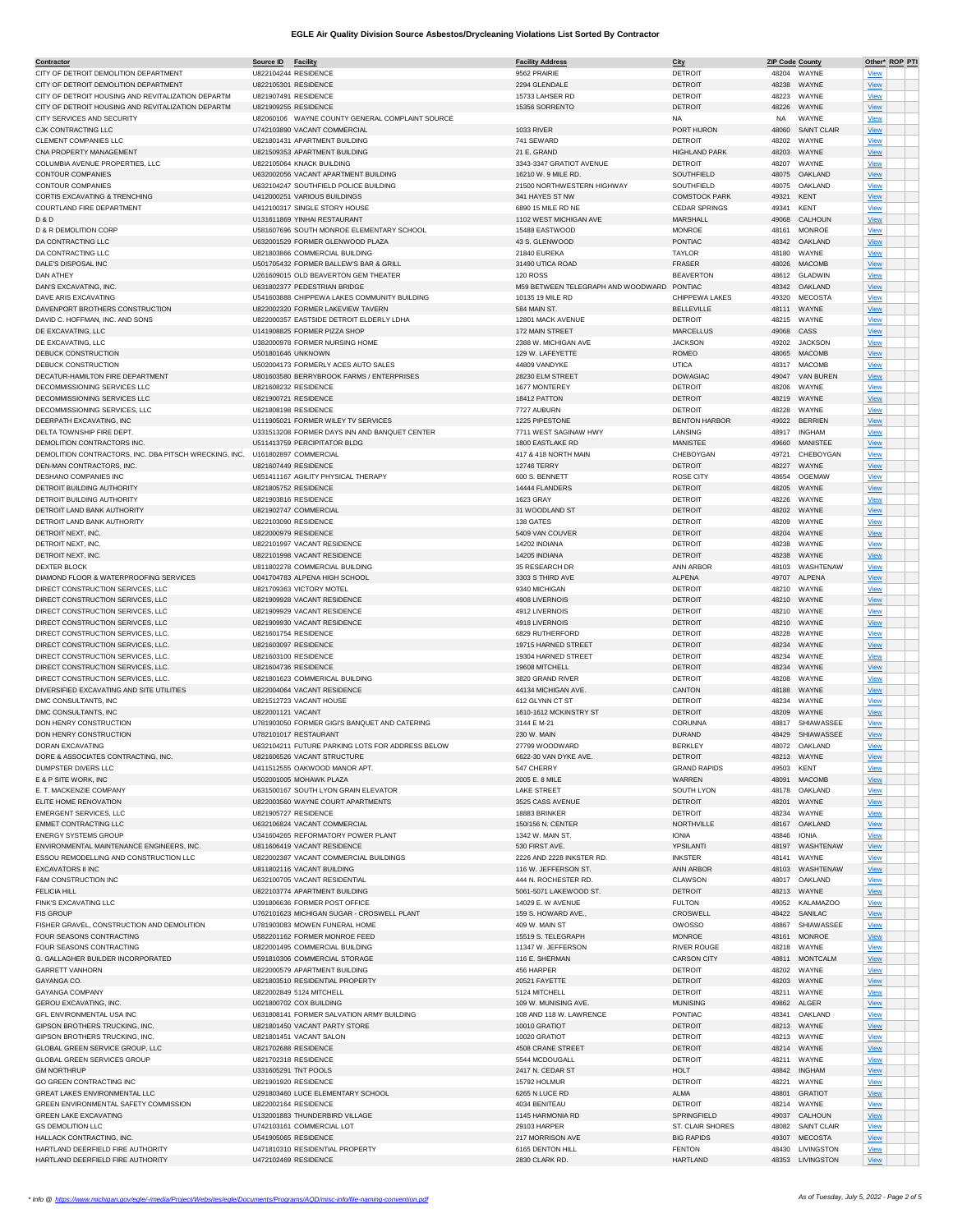| <b>Contractor</b>                                 | Source ID<br><b>Facility</b>                                 | <b>Facility Address</b>         | City                        | <b>ZIP Code County</b> |                       | Other* ROP PTI |
|---------------------------------------------------|--------------------------------------------------------------|---------------------------------|-----------------------------|------------------------|-----------------------|----------------|
| HARTZLER EXCAVATING INC                           | U111909456 FORMER RESIDENTIAL HOME                           | 10759 GAST RD.                  | LAKE CHARTER TOWNSHIP       | 49106                  | <b>BERRIEN</b>        | View           |
| HBC SPECIALIZED CONTRACTING                       | N6010<br>NORTHERN OAKS RECYCLING AND DISPOSAL FACILITY       | 513 N. COUNTY FARM ROAD         | <b>HARRISON</b>             | 48625                  | CLARE                 | View<br>View   |
| HBC SPECIALIZED CONTRACTING                       | U331808191 DGAF ASSOCIATES, LLC                              | 413 & 425 ROSEMARY AVE          | LANSING                     | 48917                  | <b>INGHAM</b>         | <b>View</b>    |
| HBC SPECIALIZED CONTRACTING                       | U651808494 MEDICAL ARTS CENTER BUILDING                      | 335 E HOUGHTON ST               | <b>WEST BRANCH</b>          | 48661                  | <b>OGEMAW</b>         | View           |
| HCI                                               | U631612572 SOUTH LYON HOTEL                                  | 201 N. LAFAYETTE STREET         | SOUTH LYON                  | 48178                  | OAKLAND               | View           |
| HENDERSON BROTHERS TREE SERVICE                   | U111701305 FORMER COMMERCIAL BUILDING                        | 353 WEST MAIN STREET            | <b>BENTON HARBOR</b>        | 49022                  | <b>BERRIEN</b>        | View           |
|                                                   | U501909799 HOOVER ROAD STORAGE CENTER LLC                    | 27900 HOOVER ROAD               |                             |                        |                       |                |
| HMC, LLC                                          |                                                              |                                 | WARREN                      | 48093                  | <b>MACOMB</b>         | View           |
| HOLCOMB DEVELOPMENT COMPANY, LLC                  | U821800287 CHARLOTTE APARTMENTS                              | 624 CHARLOTTE                   | <b>DETROIT</b>              | 48214                  | WAYNE                 | View           |
| HOLLERBACH EXCAVATING                             | U111900321 FORMER O'MALLEYS BAR                              | 8981 RED ARROW HWY              | <b>BRIDGMAN</b>             | 49106                  | <b>BERRIEN</b>        | <b>View</b>    |
| HOUSING SPECIALIST INC                            | U582101894 VACANT COMMERCIAL                                 | 10200 TELEGRAPH                 | CARLETON                    | 48166                  | <b>MONROE</b>         | View           |
| HUNTINGTON MACHINERY INC                          | M3445<br>POLAR ENVIRONMENTAL SERVICE CORP.                   | 707 E LEWISTON                  | <b>FERNDALE</b>             | 48220                  | OAKLAND               | View           |
| IN DEPTH EXCAVATING                               | U701601019 RESIDENCE                                         | 16564 148TH AVE                 | SPRING LAKE                 | 49456                  | <b>OTTAWA</b>         | View           |
|                                                   |                                                              |                                 |                             |                        |                       |                |
| INTERNATIONAL CONSTRUCTION INC                    | U822100055 APARTMENT BUILDING                                | 130 SPRUCE                      | WYANDOTTE                   | 48192                  | WAYNE                 | View           |
| INTERNATIONAL CONSTRUCTION, INC.                  | U811810208 THURSTON ELEMENTARY                               | 181 OREGON                      | YPSILANTI                   | 48197                  | WASHTENAW             | <b>View</b>    |
| J KEITH CONSTRUCTION INC                          | U822001111 RESIDENTIAL                                       | 266 W. NEVADA                   | <b>DETROIT</b>              | 48203                  | WAYNE                 | <b>View</b>    |
| J KEITH CONSTRUCTION INC                          | U822001112 RESIDENTIAL                                       | 4723 CANTON                     | <b>DETROIT</b>              | 48207                  | WAYNE                 | View           |
|                                                   |                                                              |                                 |                             |                        |                       |                |
| J KEITH CONSTRUCTION INC                          | U822001113 RESIDENTIAL                                       | 4729 CANTON                     | <b>DETROIT</b>              | 48207                  | WAYNE                 | View           |
| J.L. COOK CONSTRUCTION, INC                       | U132003899 RESIDENCE                                         | 233 WEST MANCHESTER STREET      | <b>BATTLE CREEK</b>         | 49037                  | CALHOUN               | View           |
| JACOB'S CONSTRUCTION INC                          | U821606073 19455 GLENDALE                                    | 19455 GLENDALE                  | <b>DETROIT</b>              | 48223                  | WAYNE                 | <b>View</b>    |
| JANETTE & SONS EXCAVATING AND SEPTIC SYSTEMS, LLC | U821803315 FORMER HIGHLAND HOUSE RESTAURANT                  | 2630 E. HIGHLAND                | <b>HIGHLAND TOWNSHIP</b>    | 48356                  | WAYNE                 | View           |
|                                                   |                                                              |                                 |                             |                        |                       |                |
| JBA GENERAL CONSTRUCTION LLC                      | U821802926 COMMERCIAL BUILDING                               | 32932 WARREN RD.                | WESTLAND                    | 48185                  | WAYNE                 | View           |
| JCC DESIGNS, LLC                                  | U811902562 RESIDENCE                                         | 818 HENRY                       | ANN ARBOR                   | 48104                  | WASHTENAW             | View           |
| JJB SALES LLC                                     | U822001288 BIG BOY                                           | 27050 TELEGRAPH ROAD            | <b>FLAT ROCK</b>            | 48134                  | WAYNE                 | <b>View</b>    |
| JMB DEMOLITION LLC                                | U131802993 RESIDENCE                                         | 17 FOREST                       | <b>BATTLE CREEK</b>         | 49037                  | CALHOUN               | View           |
| JMB DEMOLITION LLC                                | U611804408 RESIDENCE                                         |                                 |                             | 49444                  | <b>MUSKEGON</b>       |                |
|                                                   |                                                              | 2933 JEFFERSON ST               | MUSKEGON HEIGHTS            |                        |                       | View           |
| JONNA MANAGEMENT GROUP                            | U581611031 FORMER FRIENDLY FORD DEALERSHIP                   | 1011 S. MONROE                  | <b>MONROE</b>               | 48161                  | <b>MONROE</b>         | View           |
| <b>JORDON SELESKY ENTERPRISES</b>                 | U591702320 COMMERCIAL BUILDING                               | 8974 WEST HOWARD CITY EDMORE RD | LAKEVIEW                    | 48850                  | <b>MONTCALM</b>       | View           |
| <b>JOY CONSTRUCTION</b>                           | U821513206 RESIDENCE                                         | 19357 STAHALIN                  | <b>DETROIT</b>              | 48238                  | WAYNE                 | View           |
| JOY CONSTRUCTION & LEASING, INC.                  | U821513431 ENCHANTED GARDEN                                  | 19338 LIVERNOIS                 | <b>DETROIT</b>              | 48238                  | WAYNE                 | View           |
|                                                   |                                                              |                                 |                             |                        |                       |                |
| JOY CONSTRUCTION & LEASING, INC.                  | U822101831 DYE BROS                                          | 43415 MICHIGAN                  | CANTON                      | 48188                  | WAYNE                 | View           |
| K & J EXCAVATING, COMPANY, INC                    | U762200072 FORMER MINDEN SCHOOL                              | 8475 THIRD ST.,                 | <b>MINDEN</b>               | 48456                  | SANILAC               | View           |
| K&J EXCAVATING CO. INC.                           | U762000160 JANE GUZMAN                                       | 3020 M AIN ST                   | MARLETTE                    | 48453                  | SANILAC               | View           |
| KNUTH EXCAVATING, L.L.C.                          | U111807431 VACANT BUILDING                                   | 8922 M-139                      | <b>BERRIEN SPRINGS</b>      | 49103                  | <b>BERRIEN</b>        | View           |
|                                                   |                                                              |                                 |                             |                        |                       |                |
| KOLAS CONSTRUCTION AND PAINTING                   | U821811148 THE LECHAMBRE LOUNGE                              | 14100 TELEGRAPH ROAD            | <b>DETROIT</b>              | 48239                  | WAYNE                 | <b>View</b>    |
| LAKE HURON SELF STORAGE                           | U822102076 COMMERCIAL/RESIDENTIAL MIXED                      | 22421 HURON RIVER DRIVE         | <b>ROCKWOOD</b>             | 48173                  | WAYNE                 | <b>View</b>    |
| LAKE PLEASANT RECYCLING & DEMOLITION LLC          | U462003089 FORMER JERRY'S MARKET                             | 1235 ELM                        | MANITOU BEACH               | 49235                  | LENAWEE               | View           |
| LESTER BROTHERS EXCAVATION INC.                   | U381706248 VACANT HOUSE                                      | 601 FOURTH ST.                  | <b>JACKSON</b>              | 49203                  | <b>JACKSON</b>        | View           |
|                                                   |                                                              |                                 |                             |                        |                       |                |
| LGC GLOBAL, INC.                                  | U822002472 RESIDENCE                                         | 19 MYRTLE                       | <b>RIVER ROUGE</b>          | 48218                  | WAYNE                 | View           |
| LJM CONSTRUCTION LLC                              | U502004149 CERTIFIED MOTORS                                  | 60688 VAN DYKE                  | WASHINGTON                  | 48094                  | <b>MACOMB</b>         | View           |
| LR&M CONSTRUCTION LLC                             | U821602373 ELLIOT BUILDING                                   | 1401-1403 WOODWARD AVENUE       | <b>DETROIT</b>              | 48226                  | WAYNE                 | View           |
| LUKAS & SONS ENTERPRISES, INC                     | U632003160 VACANT COMMERCIAL STRUCTURRE                      | 15919 W. 10 MILE                | SOUTHFIELD                  | 48075                  | OAKLAND               | View           |
|                                                   |                                                              |                                 |                             |                        |                       |                |
| LUKE'S EXCAVATING INC                             | U821700098 EMERGENCY DEMO                                    | 139 TENNYSON STREET             | <b>HIGHLAND PARK</b>        | 48203                  | WAYNE                 | <b>View</b>    |
| MARATHON CONSTRUCTION & DEMOLITION                | U251509020 MARATHON CONSTRUCTION (DELPHI FLINT EAST, PLT. 6) | 1101 N. CENTER RD               | <b>FLINT</b>                | 48506                  | <b>GENESEE</b>        | View           |
| MARCELLUS AREA EMERGENCY SERVICE ASSOCIATION      | U141903646 RESIDENCE                                         | 52668 MAPLE RD                  | <b>MARCELLUS</b>            | 49067                  | CASS                  | <b>View</b>    |
| MASTINO CONSTRUCTION                              | U821701106 MORAN AUTOMOTIVE SERVICE CENTER                   | 15800 EUREKA ROAD               | SOUTHGATE                   | 48195                  | WAYNE                 | View           |
| MAVCON INC                                        | U632202584 WATERFORD CONDO                                   | 3245 ELIZABETH LAKE RD          | WATERFORD                   | 48328                  | OAKLAND               | View           |
|                                                   |                                                              |                                 |                             |                        |                       |                |
| MCCOMB CONTRACTING LLC                            | U632103936 VACANT RESIDENTIAL                                | 39 E. MAPLEDALE                 | <b>HAZEL PARK</b>           | 48030                  | OAKLAND               | View           |
| MCDONAGH DEMOLITION                               | U821900254 RESIDENCE                                         | 19795 HARLOW                    | <b>DETROIT</b>              | 48235                  | WAYNE                 | View           |
| MCDONAGH DEMOLITION                               | U821900371 RESIDENCE                                         | 6415 IROQOUIS                   | <b>DETROIT</b>              | 48213                  | WAYNE                 | View           |
| MCDONAGH DEMOLITION                               | U821900475 RESIDENCE                                         | 6432 IROQUOIS                   | <b>DETROIT</b>              | 48213                  | WAYNE                 | <b>View</b>    |
|                                                   |                                                              |                                 |                             |                        |                       |                |
| MCDONAGH DEMOLITION                               | U821900497 RESIDENCE                                         | 6126 IROQUOIS                   | <b>DETROIT</b>              | 48213                  | WAYNE                 | View           |
| MEAD AND SONS CONTRACTING INC                     | U731709334 RESIDENCE                                         | 3409 ROBERTS ST                 | SAGINAW                     | 48602                  | SAGINAW               | <b>View</b>    |
| MEAD BROTHERS EXCAVATING, INC                     | U381801574 FORMER ANIMAL SHELTER                             | 20000 BLACKSTONE ST             | <b>JACKSON</b>              | 49201                  | <b>JACKSON</b>        | View           |
| MELCHING INC                                      | U611606280 RESIDENCE                                         | 2121, 2201 SANFORD ST           | <b>MUSKEGON</b>             | 49444                  | <b>MUSKEGON</b>       | <b>View</b>    |
| MELCHING INC                                      |                                                              |                                 |                             |                        | <b>MUSKEGON</b>       |                |
|                                                   | U611606733 RESIDENCE                                         | 2828 BAKER STREET               | <b>MUSKEGON</b>             | 49444                  |                       | <b>View</b>    |
| MELCHING INC                                      | U611606734 RESIDENCE                                         | 2916 BAKER ST                   | <b>MUSKEGON</b>             |                        | 49444 MUSKEGON        | <b>View</b>    |
| MELCHING INC.                                     | U611600328 RESIDENCE                                         | 1254 5TH ST                     | <b>MUSKEGON</b>             | 49441                  | <b>MUSKEGON</b>       | View           |
| MERAM CONSTRUCTION                                | U501810303 FORMER WRIGHT AND FILIPPIS BUILDING               | 11570 E. 11 MILE ROAD           | WARREN                      | 48089                  | <b>MACOMB</b>         | View           |
| METRO GENERAL CONTRACTOR                          | U471906196 FORMER RESIDENTIAL                                | 2425 WEST GRAND RIVER AVE.      | <b>HOWELL</b>               | 48843                  | LIVINGSTON            | View           |
|                                                   |                                                              |                                 |                             |                        |                       |                |
| METRO GENERAL CONTRACTOR                          | U822105073 VACANY COMMERCIAL                                 | 39950 ANN ARBOR                 | PLYMOUTH                    | 48170                  | WAYNE                 | <b>View</b>    |
| METROPOLIS EXCAVATING INC                         | U821708403 FORMER BURGER KING                                | 25300 MICHIGAN AVENUE           | DEARBORN                    |                        | 48214 WAYNE           | View           |
| METROPOLITAN ENVIRONMENTAL CONTROLS               | U631910206 COMMERCIAL BUILDING                               | 20905 MAPLERIDGE AVENUE         | SOUTHFIELD                  |                        | 48075 OAKLAND         | <b>View</b>    |
| MICHIGAN DEMOLITION & EXCAVATION                  | U331513570 BOOKSHELF BOOKSTORE                               | 2415 NORTH CEDAR ST             | <b>HOLT</b>                 | 48841                  | INGHAM                | View           |
|                                                   |                                                              |                                 |                             |                        |                       |                |
| MICHIGAN DEMOLITION & EXCAVATION                  | U332000247 WAREHOUSE                                         | 1581 HASLETT RD                 | HASLETT                     | 48840                  | <b>INGHAM</b>         | <b>View</b>    |
| MICHIGAN DEMOLITION & EXCAVATION                  | U471603573 VACANT STRUCTURE                                  | S. MICHIGAN AVE                 | <b>HOWELL</b>               | 48843                  | LIVINGSTON            | <b>View</b>    |
| MICHIGAN STATE POLICE - TRAINING ACADEMY          | U191908856 RESIDENCE                                         | 7634 W ALLAN RD                 | <b>ELSIE</b>                | 48831                  | <b>CLINTON</b>        | View           |
| MID-STATE ASBESTOS REMOVAL, INCORPORATED          | U731601354 SAGINAW COUNTY LANDBANK                           | 2435 BRUNKOW                    | <b>BUENA VISTA TOWNSHIP</b> | 48601                  | SAGINAW               | View           |
| MIKE SULLINS EXCAVATING, INC                      | U391810659 FORMER SUPERMARKET/FRUIT MARKET                   | 54341 M43 HWY.,                 | <b>BANGOR</b>               | 49013                  | <b>KALAMAZOO</b>      | <b>View</b>    |
|                                                   |                                                              |                                 |                             |                        |                       |                |
| MILANIA CONSTRUCTION LLC                          | U502102214 INDUSTRIAL BUILDING                               | 11177 E. EIGHT MILE ROAD        | WARREN                      | 48083                  | <b>MACOMB</b>         | View           |
| MILFORD CONTRACTING LLC                           | U632200370 VACANT COMMERCIAL                                 | 30777 TELEGRAPH                 | <b>FRANKLIN</b>             | 48025                  | OAKLAND               | View           |
| MILLER BROS, CONST., INC                          | U582106097 BRIDGE                                            | I 75 AND LAPLAISANCE ROAD       | <b>MONROE</b>               | 48161                  | <b>MONROE</b>         | View           |
| MINT CITY DEMOLITION                              | U631809310 RESIDENTIAL BUILDING                              | 5164 ROCHESTER ROAD             | <b>TROY</b>                 | 48085                  | OAKLAND               | View           |
|                                                   | U281602147 SHERWIN WILLIAMS                                  |                                 | <b>TRAVERSE CITY</b>        |                        | <b>GRAND TRAVERSE</b> |                |
| <b>MOLD MATTERS</b>                               |                                                              | 1204 S. GARFIELD                |                             | 49686                  |                       | View           |
| MOSS COMPANY, LLC                                 | U822000947 RESIDENCE                                         | 6100 PROCTOR                    | <b>DETROIT</b>              | 48210                  | WAYNE                 | <b>View</b>    |
| MOVING ON INVESTMENTS INC                         | U821803612 THE MASONIC TEMPLE                                | 500 TEMPLE AVE                  | <b>DETROIT</b>              | 48201                  | WAYNE                 | <b>View</b>    |
| MR JIM'S HOME IMPROVEMENT                         | U821708482 COMMERCIAL BUILDING                               | 16820 GREENFIELD                | <b>DETROIT</b>              | 48235                  | WAYNE                 | View           |
| MRT ENVIRONMENTAL INC                             | U821808159 RESIDENCE                                         | 13103 LASALLE BLVD              | <b>DETROIT</b>              | 48238                  | WAYNE                 | View           |
|                                                   |                                                              |                                 |                             |                        |                       |                |
| MRT ENVIRONMENTAL INC                             | U821809208 RESIDENCE                                         | 4847 SAINT HEDWIG               | <b>DETROIT</b>              | 48210                  | WAYNE                 | <b>View</b>    |
| MWV ENVIRONMENTAL SERVICES, INC.                  | U821702696 VACANT STRUCTURE                                  | 1072 MANISTIQUE                 | <b>DETROIT</b>              | 48215                  | WAYNE                 | View           |
| MWV ENVIRONMENTAL SERVICES. INC.                  | U821702697 VACANT STRUCTURE                                  | 233 ASHLAND                     | <b>DETROIT</b>              | 48215                  | WAYNE                 | View           |
| MWV ENVIRONMENTAL SERVICES, INC.                  | U821905981 RESIDENCE                                         | 12074 INDIANA                   | <b>DETROIT</b>              | 48204                  | WAYNE                 | View           |
|                                                   |                                                              |                                 |                             |                        |                       |                |
| MWV ENVIRONMENTAL SERVICES, INC.                  | U821906058 RESIDENCE                                         | 12078 CHERRYLAWN                | <b>DETROIT</b>              | 48204                  | WAYNE                 | View           |
| MWV ENVIRONMENTAL SERVICES, INC.                  | U822104144 RESIDENCE                                         | 19742 BURGESS                   | <b>DETROIT</b>              | 48219                  | WAYNE                 | View           |
| NAGEL EXAVATING                                   | U121910249 FORMER COMMERCIAL                                 | 104 WOODRUFF ST                 | UNION CITY                  | 49094                  | <b>BRANCH</b>         | <b>View</b>    |
| NAGY INC                                          | U821809228 ENSOUL YOGA                                       | 6505 WOODWARD                   |                             |                        | WAYNE                 |                |
|                                                   |                                                              |                                 | <b>DETROIT</b>              | 48202                  |                       | <b>View</b>    |
| <b>NCS CONSTRUCTION SERVICES</b>                  | U821702368 FORMER UNIQUE SUPER TAN                           | 22750 ALLEN ROAD                | WOODHAVEN                   | 48183                  | WAYNE                 | View           |
| NICHOLAS SCHULTZ                                  | U812101845 VACANT APARTMENT                                  | 9429 MAIN                       | WHITMORE LAKE               | 48189                  | WASHTENAW             | <b>View</b>    |
| NICKS EXCAVATION AND CONSTRUCTION                 | U53143252 FORMER COVE OFFICE                                 | 906 E. LUDINGTON AVE            | <b>LUDINGTON</b>            | 49431                  | <b>MASON</b>          | <b>View</b>    |
|                                                   |                                                              |                                 |                             |                        |                       |                |
| <b>NYKAMP TRUCKING</b>                            | U411802366 COMMERCIAL BUILDING                               | 8451 BELDING ROAD               | <b>ROCKFORD</b>             | 49341                  | <b>KENT</b>           | <b>View</b>    |
| OETMAN EXCAVATING LLC                             | U081704224 RESIDENCE                                         | 4720 TORSTON DR                 | SHELBYVILLE                 | 48344                  | <b>BARRY</b>          | View           |
| OETMAN EXCAVATING LLC                             | U081704225 RESIDENCE                                         | 4731 PRINCESS DR                | SHELBYVILLE                 | 48344                  | <b>BARRY</b>          | View           |
| ONSITE SOLUTIONS                                  | U811513295 BURGER KING                                       | 823 EAST MICHIGAN               | YPSILANTI                   | 48198                  | WASHTENAW             | View           |
|                                                   |                                                              |                                 |                             |                        |                       |                |
| ONSITE SOLUTIONS                                  | U811810016 VACANT SCHEDULED FOR DEMO                         | 9594 MAIN ST                    | WHITMORE LAKE               | 48189                  | WASHTENAW             | View           |
| OSTLUND A SERVICE COMPANY                         | U471907802 OSTLUND A SERVICE COMPANY                         | 2700 EAST GRAND RIVER AVE       | HOWELL                      | 48843                  | LIVINGSTON            | <b>View</b>    |
| PAINT CREEK CONSTRUCTION LLC                      | U632201400 VACANT COMMERCIAL PROPERTY                        | <b>407 S. MAIN</b>              | <b>ROCHESTER</b>            | 48307                  | OAKLAND               | <b>View</b>    |
| PARADIGM PROPERTIES                               | U822105024 HITCHIN' POST BAR                                 | 11203 EIGHT MILE                | WARREN                      | 48089                  | WAYNE                 | View           |
| PAT SHIELDS,LLC                                   | U471600371 VACANT GAS STATION                                | 306 E. GRAND RIVER              | <b>FOWLERVILLE</b>          | 48836                  | LIVINGSTON            | View           |
|                                                   |                                                              |                                 |                             |                        |                       |                |
| PATRIOT RESTORATION LLC                           | U821805784 DOWNRIVER CONEY ISLAND                            | 13760 EUREKA ROAD               | SOUTHGATE                   |                        | 48195 WAYNE           | <b>View</b>    |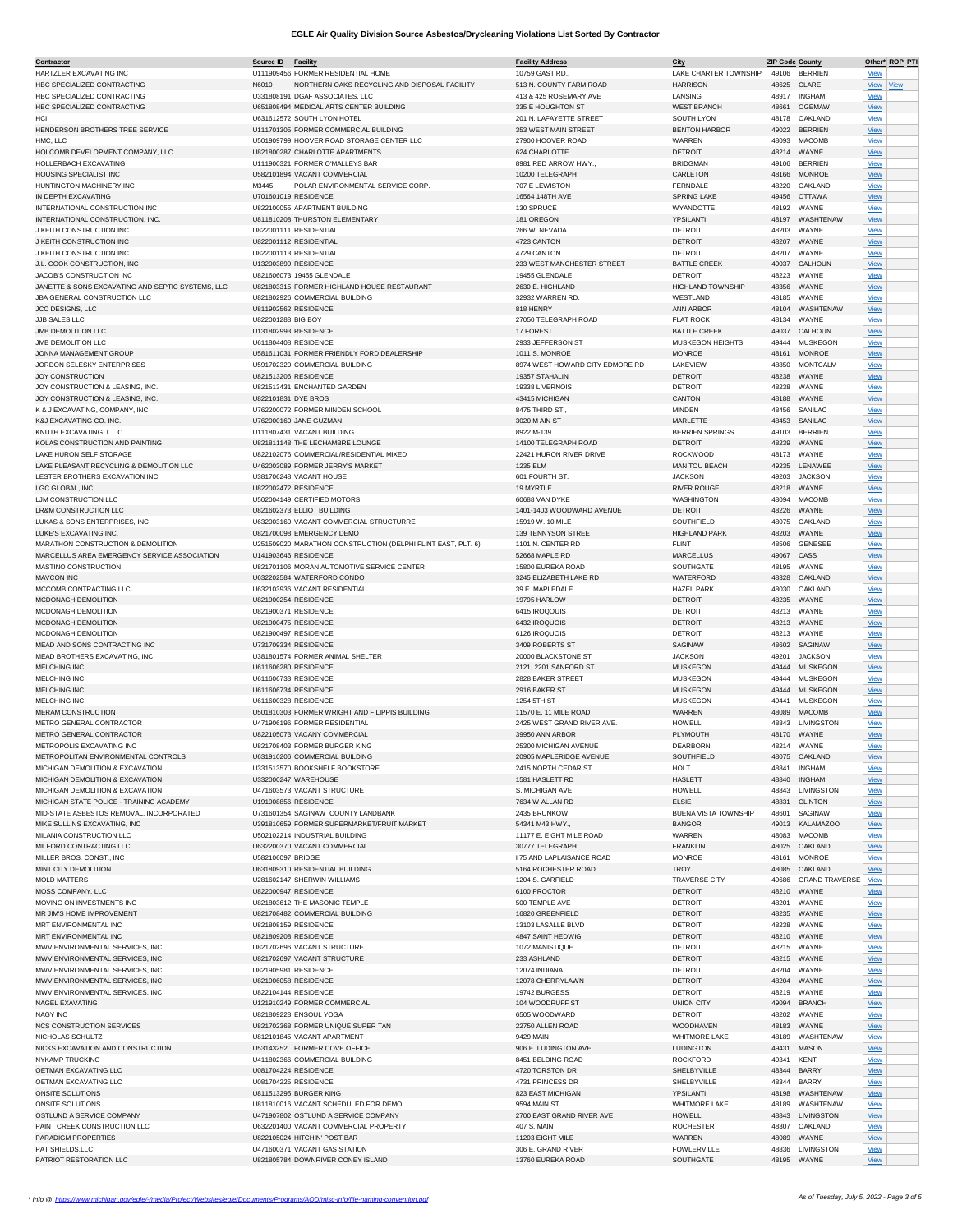| <u>Contractor</u>                          | Source ID             | <b>Facility</b>                                               | <b>Facility Address</b>   | City                       | <b>ZIP Code County</b> |                    |             | Other* ROP PTI |
|--------------------------------------------|-----------------------|---------------------------------------------------------------|---------------------------|----------------------------|------------------------|--------------------|-------------|----------------|
| PAT'S GRADALL SERVICES                     | U561700877 RESIDENCE  |                                                               | 416 JEROME ST             | MIDLAND                    |                        | 48640 MIDLAND      | View        |                |
| PATS GRADALL SERVICES                      | U561700880 RESIDENCE  |                                                               | 307 W INDIAN              | MIDLAND                    |                        | 48640 MIDLAND      | View        |                |
| PELLEY EXCAVATING                          |                       | U111606591 MULTI UNIT RENTAL PROPERTY                         | 341 PIPESTONE RD          | <b>BENTON HARBOR</b>       | 49022                  | <b>BERRIEN</b>     | <b>View</b> |                |
| PELLEY EXCAVATING                          |                       | U111800342 RESIDENTIAL PROPERTY                               | 707 PAVONE                | <b>BENTON HARBOR</b>       | 49022                  | <b>BERRIEN</b>     | View        |                |
| PELLEY EXCAVATING                          | U111905230 RESIDENCE  |                                                               | 16516 S RED BUD TRAIL     | <b>BUCHANAN</b>            | 49107                  | <b>BERRIEN</b>     | View        |                |
| PERLONGO EXCAVATING CO                     |                       | U822102899 FORMER GARDEN CENTER                               | 587 W. ANN ARBOR TRAIL    | PLYMOUTH                   | 48170                  | WAYNE              | View        |                |
|                                            |                       |                                                               |                           |                            |                        |                    |             |                |
| PETER ADAMO                                |                       | U82130124 HRT ENTERPRISES                                     | <b>11111 FRENCH</b>       | <b>DETROIT</b>             | 48205                  | WAYNE              | View        |                |
| PHILIPS TRUCKING & EXCAVATING              |                       | U631605281 TOMATO KITCHEN                                     | 3965 CASS ELIZABETH RD    | WATERFORD                  | 48328                  | OAKLAND            | View        |                |
| PICCIRILLI CONSTRUCTION                    |                       | U741708252 FORMER ZLATES PLACE                                | 7750 DIXIE HIGHWAY        | <b>FAIR HAVEN</b>          | 48023                  | <b>SAINT CLAIR</b> | View        |                |
| PITSCH COMPANIES                           | N5619                 | PITSCH SANITARY LANDFILL                                      | 7905 JOHNSON RD           | <b>BELDING</b>             | 48809                  | <b>IONIA</b>       | View View   |                |
| PITSCH COMPANIES                           |                       | U562106365 FORMER HOLIDAY INN                                 | 1500 W WACKERLY RD        | MIDLAND                    | 48642                  | <b>MIDLAND</b>     | View        |                |
| PRECISION CONSTRUCTION                     | U821612160 RESIDENCE  |                                                               | 26615 FORD ROAD           | <b>DEARBORN HEIGHTS</b>    | 48127                  | WAYNE              | <b>View</b> |                |
|                                            |                       |                                                               |                           |                            |                        |                    |             |                |
| PREMIER GROUP ASSOCIATES                   |                       | U822000248 VACANT RESIDENCE                                   | 2659 HARDING              | <b>DETROIT</b>             | 48124                  | WAYNE              | <b>View</b> |                |
| PREMIER GROUP ASSOCIATES                   |                       | U822000555 VACANT RESIDENCE                                   | 2116 HARDING              | <b>DETROIT</b>             | 48214                  | WAYNE              | <b>View</b> |                |
| PRESS'S LLC                                |                       | U611611944 FORMER ANACONDA WIRE AND CABLE                     | 1133 W. WESTERN AVE       | <b>MUSKEGON</b>            | 49441                  | MUSKEGON           | View        |                |
| PRIMETIME CONTRACTING SERVICES, INC.       |                       | U632106568 FORMER OUR LADY OF LASALLE/ THE IVY                | 2219 COOLIDGE HWY         | <b>BERKLEY</b>             | 48072                  | OAKLAND            | View        |                |
| PRO TOUCH CONSTRUCTION                     |                       | U822004357 BAYVIEW YACHT CLUB                                 | 100 CLAIRPOINTE           | <b>DETROIT</b>             | 48215                  | WAYNE              | View        |                |
| PROFESSIONAL ABATEMENT SERVICES INC        |                       | U821608743 VACANT STRUCTURE                                   | 11719 CAMDEN              | <b>DETROIT</b>             | 48213                  | WAYNE              | View        |                |
| PROFESSIONAL ASBESTOS SERVICES, INC.       |                       |                                                               |                           |                            |                        | WAYNE              |             |                |
|                                            |                       | U821609835 VACANT STRUCTURE                                   | 7393 ROSEMONT             | <b>DETROIT</b>             | 48228                  |                    | View        |                |
| PROSITE SERVICES                           |                       | U811510952 VACANT STRUCTURE                                   | 2215 HARMON AVE           | YPSILANT                   | 48198                  | WASHTENAW          | <b>View</b> |                |
| QUALIFIED ABATEMENT SERVICES, INC.         |                       | U251703574 VACANT STRUCTURE                                   | 4011 MANHALL AVE.         | <b>FLINT</b>               | 48532                  | GENESEE            | View        |                |
| QUALIFIED ABATEMENT SERVICES, INC.         |                       | U251703600 VACANT STRUCTURE                                   | 955 HUGHES AVE            | <b>FLINT</b>               | 48503                  | GENESEE            | View        |                |
| <b>QUALITY ENVIRONMENTAL</b>               |                       | U731903119 FORMER HOTEL                                       | 1014 E. GENESSE AVE       | SAGINAW                    | 48601                  | SAGINAW            | <b>View</b> |                |
| QUALITY ENVIRONMENTAL & DEMOLITION         | U631704861 RESIDENCE  |                                                               | 1171 AUBURN ROAD          | ROCHESTER HILLS            | 48309                  | OAKLAND            | <b>View</b> |                |
| QUALITY ENVIRONMENTAL & DEMOLITION         |                       | U821607643 VACANT HOUSE                                       | 2011 MCLEAN               | DETROIT                    | 48220                  | WAYNE              | View        |                |
|                                            |                       |                                                               |                           |                            |                        |                    |             |                |
| QUALITY ENVIRONMENTAL & DEMOLITION         |                       | U821609915 VACANT HOUSE                                       | 15000 WARD                | <b>DETROIT</b>             | 48202                  | WAYNE              | View        |                |
| QUALITY ENVIRONMENTAL AND DEMOLITION LLC   |                       | U821607642 VACANT HOUSE                                       | 1979 MCLEAN               | DETROIT                    | 48220                  | WAYNE              | View        |                |
| QUALITY ENVIRONMENTAL SERVICES, INC.       |                       | U091904548 FORMER WINGS AND THINGS                            | 1009 NORTH MADISON AVENUE | <b>BAY CITY</b>            | 48708                  | BAY                | View        |                |
| QUATRO CONSTRUCTION                        |                       | U821905094 COMMERCIAL BUILDING                                | 23600-23750 EUREKA ROAD   | TAYLOR                     | 48195                  | WAYNE              | <b>View</b> |                |
| RAVIDA CONSTRUCTION LLC                    |                       | U822000845 APARTMENT BUILDING                                 | 1442 CALVERT              | <b>DETROIT</b>             | 48206                  | WAYNE              | View        |                |
| RBF CONSTRUCTION                           |                       | U252003618 FORMER SWARTZ CREEK ELEVATOR                       | 5203 MORRISH RD           | <b>SWARTZ CREEK</b>        | 48473                  | <b>GENESEE</b>     | <b>View</b> |                |
| RBF CONSTRUCTION                           |                       | U252201093 DIESEL PRO'S, LLC                                  | 5200 S. MORRISH RD        | SWARTZ CREEK               | 48473                  | GENESEE            |             |                |
|                                            |                       |                                                               |                           |                            |                        |                    | View        |                |
| RDC CONSTRUCTION LLC                       | U822000662 RESIDENCE  |                                                               | 960 E. MARGARET           | <b>DETROIT</b>             | 48229                  | WAYNE              | <b>View</b> |                |
| RDC CONSTRUCTION LLC                       | U822000664 RESIDENCE  |                                                               | 11701 MAIDEN              | <b>DETROIT</b>             | 48229                  | WAYNE              | <b>View</b> |                |
| RDC CONSTRUCTION LLC                       | U822100490 RESIDENCE  |                                                               | 6390 NORTHFIELD           | DETROIT                    | 48210                  | WAYNE              | View        |                |
| RDC CONSTRUCTION LLC                       | U822100622 RESIDENCE  |                                                               | 6008 WHITEWOOD            | <b>DETROIT</b>             | 48210                  | WAYNE              | View        |                |
| RDC CONSTRUCTION LLC                       | U822101196 RESIDENCE  |                                                               | 5904 VANCOURT             | DETROIT                    | 48210                  | WAYNE              | View        |                |
| RDC CONSTRUCTION LLC                       | U822101245 RESIDENCE  |                                                               | 5891 BEGOLE               | <b>DETROIT</b>             | 48210                  | WAYNE              | View        |                |
|                                            |                       |                                                               |                           |                            |                        |                    |             |                |
| RDC CONSTRUCTION LLC                       | U822106202 RESIDENCE  |                                                               | 5896 VANCOURT             | <b>DETROIT</b>             | 48210                  | WAYNE              | <b>View</b> |                |
| RDC CONSTRUCTION SERVICES LLC              | U821506983 VACANT     |                                                               | 11042 KERCHEVAL           | <b>DETROIT</b>             | 48226                  | WAYNE              | View        |                |
| RDC CONSTRUCTION SERVICES LLC              | U821507057 VACANT     |                                                               | 5816-18 BEECHWOOD         | <b>DETROIT</b>             | 48226                  | WAYNE              | <b>View</b> |                |
| RDC CONSTRUCTION SERVICES, LLC             |                       | U821602369 VACANT PROPERTY                                    | 3232 GLYNN COURT          | <b>DETROIT</b>             | 48206                  | WAYNE              | View        |                |
| REGAL RIGGING & DEMOLITION                 | U231509358 FELPAUSH   |                                                               | 720 CLINTON               | <b>GRAND LEDGE</b>         | 48837                  | EATON              | <b>View</b> |                |
| REGAL RIGGING AND DEMOLITION               |                       | U472201312 CITY OF HOWELL OFFICES                             | 611 E GRAND RIVER AVE     | HOWELL                     | 48843                  | LIVINGSTON         | <b>View</b> |                |
|                                            |                       |                                                               | 9317 MAIN STREET          |                            |                        | WASHTENAW          |             |                |
| REGAL RIGGING AND DEMOLITION               |                       | U811700638 FORMER HOMETOWN BICYCLES SHOP                      |                           | WHITMORE LAKE              | 48189                  |                    | View        |                |
| RICH KROHN                                 |                       | U321416162 KROHN PROPERTY                                     | 4471 M-142                | <b>ELKTON</b>              | 48731                  | <b>HURON</b>       | View        |                |
| RICHARD BROWN CONTRACTING LLC              |                       | U822102446 VETERAN'S MEMORIAL ICE ARENA                       | 141 E GREAT LAKES AVE     | RIVER ROUGE                | 48218                  | WAYNE              | View        |                |
| RICKMAN ENTERPRISE GROUP                   | U821701241 RESIDENCE  |                                                               | 8040 SMART                | <b>DETROIT</b>             | 48210                  | WAYNE              | View        |                |
| RICKMAN ENTERPRISE GROUP                   |                       | U822101202 NOT APPICABLE                                      | 7401 W GRAND RIVER        | <b>DETROIT</b>             | 48204                  | WAYNE              | View        |                |
| RIGHTWAY REMEDIATION LLC                   | U131800931 RESIDENCE  |                                                               | 26 REED CT                | <b>BATTLE CREEK</b>        | 49037                  | CALHOUN            | View        |                |
| RIGHTWAY REMEDIATION LLC                   |                       | U252105090 COMMERICAL BLDG                                    | 1101 ROBERT T. LONGWAY    | <b>FLINT</b>               | 48503                  | <b>GENESEE</b>     | View        |                |
|                                            |                       |                                                               |                           |                            |                        |                    |             |                |
| RIGHTWAY REMEDIATION LLC                   | U411707965 RESIDENCE  |                                                               | 940 PANNELL ST NW         | <b>GRAND RAPIDS</b>        | 49504                  | KENT               | View        |                |
| RITE FIELD CONSTRUCTION LLC                |                       | U501512796 ROAD WAY INN HOTEL / WOODHAVEN ENTERPRISES INC     | 32035 VANDYKE AVE         | WARREN                     | 48093                  | <b>MACOMB</b>      | <b>View</b> |                |
| RJ HOFFMAN MANAGEMENT INC                  |                       | U501701201 COMMERCIAL BUILDING                                | 5703 E. EIGHT MILE ROAD   | WARREN                     | 48091                  | <b>MACOMB</b>      | <b>View</b> |                |
| ROBIADEK & SON EXCAVATING                  |                       | U161412036 STRAITS FEDERAL CREDIT UNION                       | 201 LOCUST ST             | CHEBOYGAN                  | 49721                  | CHEBOYGAN          | View        |                |
| ROE BROS. BULLDOZING AND EXCAVATING        |                       | U461700171 REVIVAL COMMONS (FORMER TECUMSEH PRODUCTS FACTORY) | 100 E. PATTERSON          | <b>TECUMSEH</b>            | 49286                  | LENAWEE            | <b>View</b> |                |
| ROHDE BROS. EXCAVATING INC                 | U731801332 RESIDENCE  |                                                               | 2313 S. MICHIGAN          | SAGINAW                    | 48602                  | SAGINAW            | View        |                |
| ROOFING TECHNOLOGY ASSOCIATED              |                       | U821609511 HOLMES MIDDLE SCHOOL                               | 16200 NEWBURGH RD         | LIVONIA                    | 48154                  | WAYNE              |             |                |
|                                            |                       |                                                               |                           |                            |                        |                    | View        |                |
| <b>RUG RUNNER</b>                          |                       | U241604911 TOWNSHIP RENTAL HOUSE                              | 5550 W. LAKE RD           | <b>WEST TRAVERSE</b>       | 49740                  | <b>EMMET</b>       | <b>View</b> |                |
| SA TORELLO COMPANIES, INC                  |                       | U742102897 SEAWAY MOBILE HOME RANCH                           | 50 MACK AVENUE            | MARYSVILLE                 | 48040                  | <b>SAINT CLAIR</b> | View        |                |
| SAFE SPOT RIVERVIEW LLC                    |                       | U822103219 VACANT COMMERCIAL PROPERTY                         | 12860 SIBLY               | RIVERVIEW                  | 48193                  | WAYNE              | View        |                |
| SALENBIEN TRUCKING AND EXCAVATING INC.     |                       | U821700442 RESIDENCE                                          | 19187 LAMONT              | <b>DETROIT</b>             | 48234                  | WAYNE              | <b>View</b> |                |
| SAMPLE AND SONS INC                        |                       | U732001366 SAGINAW VILLAS MHP                                 | 4141 DIXIE HWY            | SAGINAW                    |                        | 48601 SAGINAW      | View        |                |
| SAMS WELDING                               |                       | U821705423 COMMERCIAL STRUCTURE                               | 25245 FORD ROAD           | DEARBORN                   |                        | 48127 WAYNE        | <b>View</b> |                |
|                                            |                       |                                                               |                           |                            |                        |                    |             |                |
| SC ENVIRONMENTAL SERVICES, LLC             | U131608796 RESIDENCE  |                                                               | 83 N MCKINLEY AVE         | <b>BATTLE CREEK</b>        | 49017                  | CALHOUN            | View        |                |
| SC ENVIRONMENTAL SERVICES, LLC             |                       | U251903057 RESIDENTIAL                                        | 3502 MASON                | <b>FLINT</b>               | 48505                  | GENESEE            | View        |                |
| SCOTT A CONSTRUCTION                       |                       | U591907123 SUBWAY RESTAURANT                                  | 9605 N. GREENVILLE RD     | LAKEVIEW                   | 48850                  | <b>MONTCALM</b>    | View        |                |
| SERVPRO OF SAGINAW                         | U731802333 RESIDENCE  |                                                               | 610 S 9TH ST              | SAGINAW                    | 48601                  | SAGINAW            | <b>View</b> |                |
| SERVPRO OF SAGINAW                         | U822001281 BELLE TIRE |                                                               | 1650 W. MAPLE             | <b>TROY</b>                | 48084                  | WAYNE              | <b>View</b> |                |
| SHERRIFF-GOSLIN                            | U131609809 BARN       |                                                               | 3720 M-66                 | <b>ATHENS</b>              | 49011                  | CALHOUN            | View        |                |
| SIGNATURE SERVICES                         |                       | U822000003 FORMER WYANDOTTE POST OFFICE                       | 166 OAK ST.               | WYANDOTTE                  | 48192                  | WAYNE              | View        |                |
| SIMPLY CONSTRUCTION & EXCAVATING LLC       |                       | U821603229 COMMERCIAL PROPERTY                                | 16508 HAMILTON            | <b>HIGHLAND PARK</b>       | 48203                  | WAYNE              | View        |                |
|                                            |                       |                                                               |                           |                            |                        |                    |             |                |
| SJ DESIGN & CONSTRUCTION, LLC              |                       | U821902769 FORMER NURSING HOME                                | 2411 W. GRAND BOULEVARD   | <b>DETROIT</b>             | 48122                  | WAYNE              | <b>View</b> |                |
| SJ DESIGN AND CONSTRUCTION LLC             |                       | U821606712 COMMERCIAL PROPERTY                                | 16400 EAST WARREN AVENUE  | <b>DETROIT</b>             | 48224                  | WAYNE              | <b>View</b> |                |
| SJ DESIGN AND CONSTRUCTION LLC             |                       | U821609803 RESIDENTIAL HOME                                   | 78 E EUCLID               | <b>DETROIT</b>             | 48202                  | WAYNE              | <b>View</b> |                |
| SJ DESIGN AND CONSTRUCTION LLC             |                       | U821609805 RESIDENTIAL HOME                                   | 101 MARGARET ST           | <b>DETROIT</b>             | 48203                  | WAYNE              | View        |                |
| SJ DESIGN AND CONSTRUCTION LLC             |                       | U821609807 RESIDENTIAL HOME                                   | 24501 FLORENCE            | <b>DETROIT</b>             | 48219                  | WAYNE              | View        |                |
| SJ DESIGN AND CONSTRUCTION LLC             |                       | U821609808 RESIDENTIAL HOME                                   | 16180 SALEM               | <b>DETROIT</b>             | 48219                  | WAYNE              | <b>View</b> |                |
| SJ DESIGN AND CONSTRUCTION LLC             |                       | U821806193 OAKWOOD FOOD CENTER                                | 3600 OAKWOOD BOULEVARD    | MELVINDALE                 | 48122                  | WAYNE              |             |                |
|                                            |                       |                                                               |                           |                            |                        |                    | View        |                |
| SKILLMAN CORPORATION                       |                       | U191906575 SCOTT ELEMENTARY                                   | 804 WILSON ST.            | DEWITT                     | 48820                  | <b>CLINTON</b>     | View        |                |
| SKILLMAN CORPORATION                       |                       | U392002071 LOY NORRIX HIGH SCHOOL BLUE OUTBUILDING            | 606 E KILGORE             | <b>KALAMAZOO</b>           | 49001                  | <b>KALAMAZOO</b>   | <b>View</b> |                |
| SLUSARSKI EXCAVATING & PAVING, INC.        |                       | U461700844 FORMER SUN AND SNOW MARINA RETAIL STORE            | 9570 DEVIL'S HIGHWAY      | MANITOU BEACH              | 49253                  | LENAWEE            | View        |                |
| SLUSARSKI EXCAVATING & PAVING, INC.        |                       | U462202906 FORMER VACANT CHURCH CAMP                          | 1000 HANE HIGHWAY         | ONSTEAD                    | 49265                  | LENAWEE            | View        |                |
| SMALLEY CONSTRUCTION INC                   | U821806179 RESIDENCE  |                                                               | 6221 INKSTER              | TAYLOR                     | 48226                  | WAYNE              | <b>View</b> |                |
| SPECIALIZED DEMOLITION INC.                | U411608126 RESIDENCE  |                                                               | 531 PROSPECT AVE., NE     | <b>GRAND RAPIDS</b>        | 49503                  | KENT               |             |                |
|                                            |                       |                                                               |                           |                            |                        |                    | <b>View</b> |                |
| SPECIALIZED DEMOLITION INC.                | U411608127 RESIDENCE  |                                                               | 535 PROSPECT AVE., NE     | <b>GRAND RAPIDS</b>        | 49503                  | KENT               | <b>View</b> |                |
| STATE CONTRACTING LLC                      |                       | U631906759 APARTMENT BUILDING                                 | 94 DWIGHT AVE.            | PONTIAC                    | 48341                  | OAKLAND            | View        |                |
| STRATA CONSTRUCTION INC                    |                       | U502002577 FORMER DON PABLOS RESTAURANT                       | 14181 HALL ROAD           | SHELBYTOWNSHIP             | 48315                  | <b>MACOMB</b>      | View        |                |
| STREETER'S EXCAVATING LLC                  |                       | U681909284 FAIRVIEW FIRE DEPARTMENT BUILDING                  | 1536 MOREAU ST            | <b>FAIRVIEW</b>            | 48621                  | OSCODA             | <b>View</b> |                |
| STRUCTURE DEMOLITION AND CONSTRUCTION, INC |                       | U502100242 FORMER BAKERY                                      | 51005 WASHINGTON          | NEW BALTIMORE              | 48047                  | <b>MACOMB</b>      | View        |                |
| SUPERIOR WRECKING, INC.                    |                       | U821904691 COMMERCIAL BUILDING                                | 4468 W. JEFFERSON AVENUE  | <b>ECORSE</b>              | 48229                  | WAYNE              | View        |                |
|                                            |                       |                                                               |                           |                            |                        |                    |             |                |
| TARRS SERVICE INC                          |                       | U502003825 VACANT COMMERCIAL                                  | 7777 25 MILE RD.          | SHELBY TOWNSHIP            | 48316                  | <b>MACOMB</b>      | View        |                |
| TECHNICAL ENVIRONMENTAL SERVICES           |                       | U821910201 OLD GAS STATION                                    | 15025 DIX TOLEDO RD       | SOUTHGATE                  | 48195                  | WAYNE              | View        |                |
| THALMAN CONSTRUCTION                       |                       | U532001969 FORMER STIX BAR                                    | 1963 N. LAKESHORE         | <b>LUDINGTON</b>           | 49431                  | <b>MASON</b>       | <b>View</b> |                |
| THE ADAMS GROUP                            |                       | U631803621 COMMERCIAL BUILDING                                | 525 SOUTHFIELD            | <b>BIRMINGHAM</b>          | 48009                  | OAKLAND            | View        |                |
| THE ADAMS GROUP                            |                       | U631909859 VACANT MONTESSORI                                  | 2101 S. OPDYKE            | <b>BLOOMFIELD TOWNSHIP</b> | 48304                  | OAKLAND            | <b>View</b> |                |
| THE ADAMS GROUP INC                        |                       | U632100200 FORMER LUMBER YARD                                 | 1258 ROCHESTER RD         | <b>TROY</b>                | 40083                  | OAKLAND            | View        |                |
| THE LED LION, INC.                         |                       | U501702090 COMERICA BANK BUILDING                             | 30500 VAN DYKE            | WARREN                     |                        | 48093 MACOMB       | View        |                |